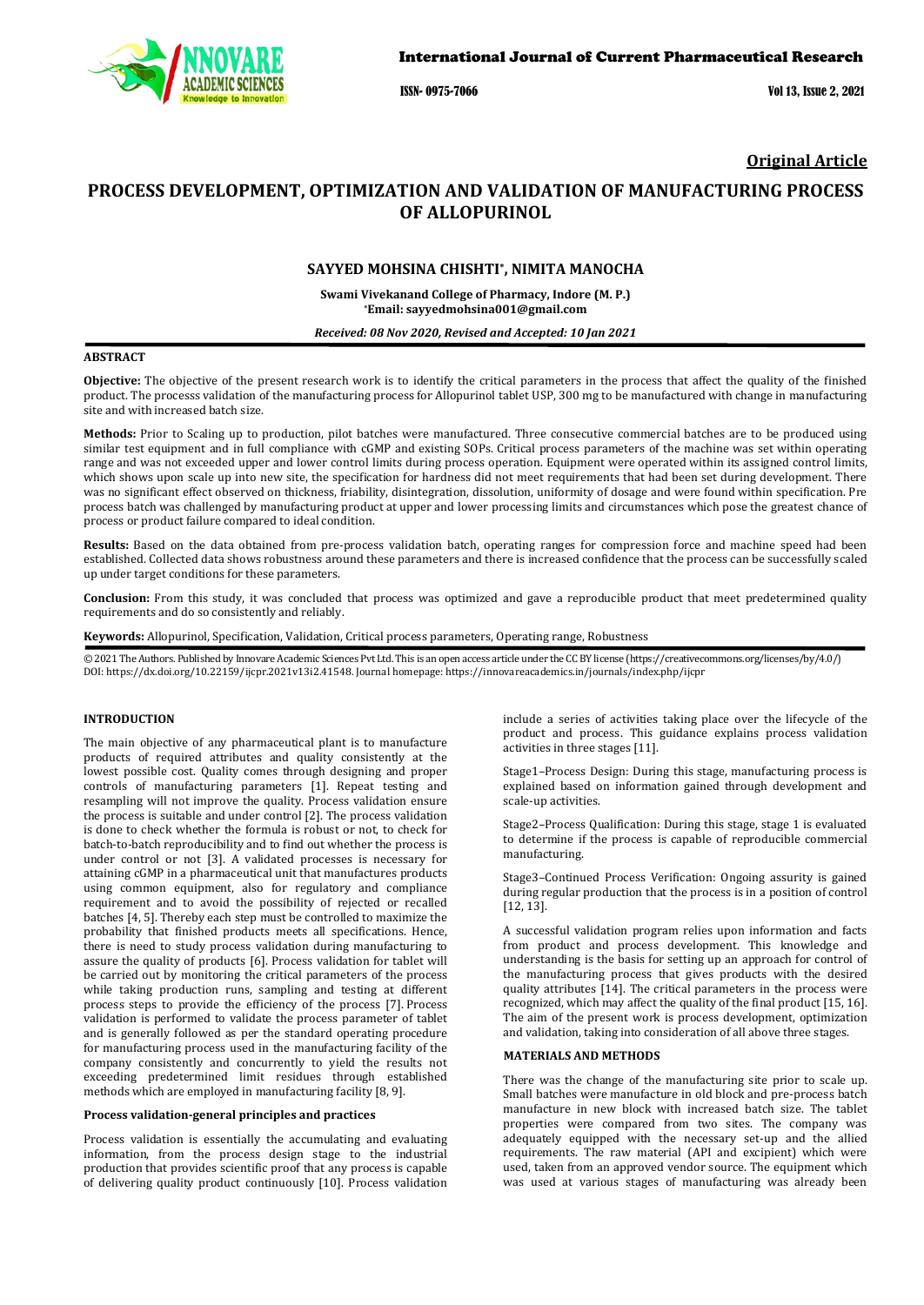qualified and validated as per the respective validation master plan and other standard operating procedures. Machine was set within its operating range. The compaction parameter is given in table 1.

**Table 1: Compaction parameter**

| S. No. | Parameter                | Set value  |
|--------|--------------------------|------------|
|        | Blender speed            | 15 rpm     |
|        | Blending time            | $5-10$ min |
|        | Machine Speed            | 15-40 rpm  |
|        | <b>Compression Force</b> | 8-35 KN    |

Uncoated tablets of Allopurinol was prepared in which the amount of active ingredient was 300 mg and total weight of the tablet 540 mg. The granulated material was dried in FBD (Alliance, India) followed by milling (Saan, India). The milled granules were lubricated for a specified time interval in a blender (Saan, India). Using BB-type punch tooling, compression was performed in a compression machine (Sejong, Korea). Different batches were evaluated for hardness, weight variation, thickness and friability. Weight variation test had performed by taking 10 tablets using an electric balance (Sartorius). A dial caliper (Mitutoyo) used to measure the thickness of tablet. Tablet hardness measured using a hardness tester (Dr. Schleuniger Pharmtron). Disintegration studies were performed using Electrolab ED-2L at 37+0.2 °C. The time required to disintegrate the tablet was noted [17].

Friability of the tablets was determined by testing tablets with a weight corresponding to 6.5g in Electrolab EF-1W for 4 minute with set count 100. As the uniformity of dosage units can be demonstrated by either of two methods, Content Uniformity or Weight Variation. Here, the test for weight variation is applicable for uncoated tablets containing 25 mg or more of a drug substance comprising 25% or more, by weight, of the dosage unit. Dissolution studies were performed using USP, Paddle type II method (Labindia, DISS 2000)at 37+0.5 °C and 75 rpm using 0.01 N HCl with 900 ml dissolution media. A 10 ml aliquot of sample was withdrawn at a regular time interval, filtered and same amount replaced to maintain sink condition. In 100 ml volumetric flask, 3 ml of filtrate was taken and were diluted with dissolution media. The sample solution was analyzed at 250 nm by UV spectrophotometer (perkin Elmer λ-25). The cumulative % drug release was calculated [17].

#### **Sample withdrawn at different interval**

During compression 100 tablets from each stage, beginning, middle, end collected at frequency of atleast once in 30 minutes. At different hardness (8, 13, 18 SCU) 100 tablets were collected for analysis. After compression 150 tablets were withdrawn.

#### **RESULTS AND DISCUSSION**

The machine speed was fixed and compression force were evaluated for pre-process batch in new block. Machine speed 15-40 rpm and compression forces ranging from 8-35 KN has been established and the hardness variation outcome was observed as given in table 2.

| <b>Batch</b> | <b>Parameters</b> | <b>Std as per BMR</b> | <b>Beggining</b> | Middle     | End        | Composite       |  |
|--------------|-------------------|-----------------------|------------------|------------|------------|-----------------|--|
| Small        | Hardness (SCU)    | 8.00-13.00 SCU        | $9.00 - 11.40$   | 9.40-11.30 | 8.80-12.00 | 8.20-12.30      |  |
| batch        |                   | $10.50 + 2.50$ SCU    |                  |            |            |                 |  |
| Pre process  | Hardness (SCU)    | 8.00-13.00 SCU#       | 14.6-15.8        | 13-15.4    | 14.7-17.8  | $5.4 - 19.5 \#$ |  |
| batch        |                   | $10.50 + 2.50$ SCU    |                  |            |            |                 |  |

#High hardness sample was observed at 18 SCU

Different tablet properties were compared and found to be within specification. Machine was set within its operating range. Pre-process

batch was manufactured at upper and lower processing limits. The hardness data obtained at extremes is as mentioned in table 3.

| Table 3: Observation at extremes of hardness for pre-process batch |  |
|--------------------------------------------------------------------|--|
|--------------------------------------------------------------------|--|

| <b>Batch</b>         | Parameter         | <b>Std as per BMR</b>                | <b>Hardness</b><br>8 SCU<br>(15RPM) | <b>Hardness</b><br>8 SCU<br>(35RPM) | <b>Hardness</b><br>18 SCU<br>(15RPM) | <b>Hardness</b><br><b>18 SCU</b><br>(35RPM) | <b>Hardness</b><br>13 SCU<br>(15RPM) | <b>Hardness</b><br><b>13 SCU</b><br>(35RPM) |
|----------------------|-------------------|--------------------------------------|-------------------------------------|-------------------------------------|--------------------------------------|---------------------------------------------|--------------------------------------|---------------------------------------------|
| Pre process<br>batch | Hardness<br>[SCU] | 8.00-13.00 SCU<br>$10.50 + 2.50$ SCU | $9.1 - 12.4$                        | 11.3-16.2                           | 14.9-16.5                            | 11.2-16.4                                   | 11.8-14.0                            | 11.5-15.2                                   |

Only those parameters that recognized as critical are then optimized during manufacture. The compression parameter that are modified are machine speed and compression force. Based on collected data machine speed and compression force have been established as 15-35 rpm and 8-25 KN. After approved changes it is observed that the result of pre-processing validation batches at different manufacturing stagesi. e. mixing, granulation, drying, lubrication, compression are found satisfactory and resulted in acceptable tablet properties.

The critical process parameter and critical process steps which were identified at various stages of manufacturing are found within specification limits. Thus the process which is optimized is considered as validated. Hence it can be recommended that; same parameters shall be considered as final for further production of batches of allopurinol USP 300 mg tablet.

Quality control analysis of three batches was evaluated for different test parameters. The results are compiled in table 4.

| <b>Test parameter</b> | Specification                                                             | Observation of individual result    |
|-----------------------|---------------------------------------------------------------------------|-------------------------------------|
| weight variation      | $513 - 567$ mg                                                            | $520 - 562$ mg                      |
| Thickness             | 4.90-5.30 mm                                                              | 5.12-5.28 mm                        |
| Hardness              | 8-18 SCU                                                                  | 8.7-17.7 SCU                        |
| Disintegration        | NMT 10 min                                                                | Meets the requirement               |
| Friability            | NMT 1.0%                                                                  | Meets the requirement               |
| Uniformity of dosage  | <b>RSD NMT 6.0%</b>                                                       | RSD of all individual result are<6% |
| Dissolution           | NLT 75 % (0) of the labeled amount of Allopurinol is dissolved in 45 min. | Meets the requirement               |
| Assay                 | 291-309 mg                                                                | 298.77-304.80 mg                    |

#### **Table 4: Analysis of different test parameter**